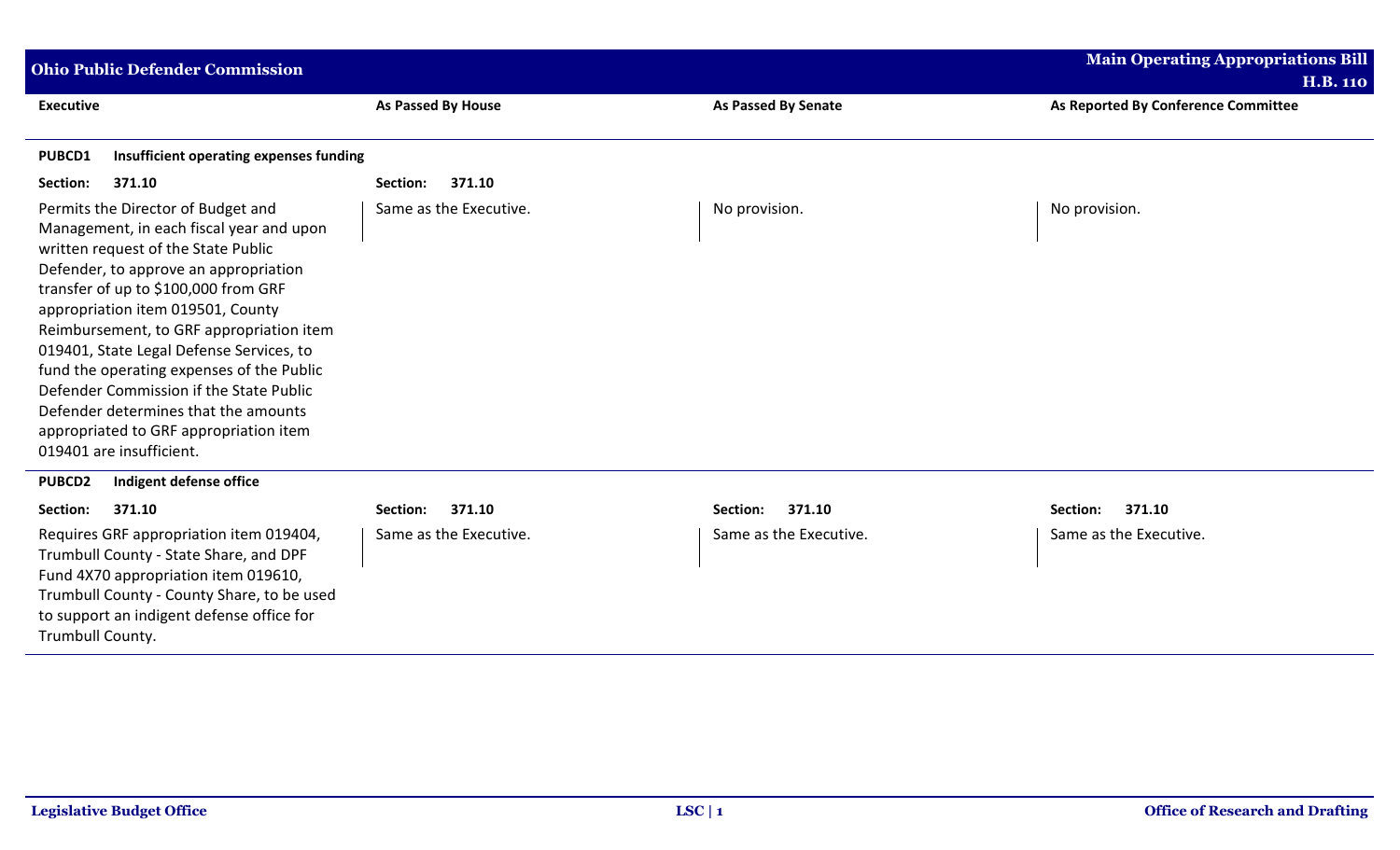| <b>Ohio Public Defender Commission</b>                                                                                                                                                                                                                                                                                                                            |                            |                            | <b>Main Operating Appropriations Bill</b> |  |
|-------------------------------------------------------------------------------------------------------------------------------------------------------------------------------------------------------------------------------------------------------------------------------------------------------------------------------------------------------------------|----------------------------|----------------------------|-------------------------------------------|--|
|                                                                                                                                                                                                                                                                                                                                                                   |                            |                            | <b>H.B. 110</b>                           |  |
| <b>Executive</b>                                                                                                                                                                                                                                                                                                                                                  | <b>As Passed By House</b>  | <b>As Passed By Senate</b> | As Reported By Conference Committee       |  |
| <b>PUBCD3</b><br><b>Multi-county office</b>                                                                                                                                                                                                                                                                                                                       |                            |                            |                                           |  |
| Section:<br>371.10                                                                                                                                                                                                                                                                                                                                                | 371.10<br>Section:         | 371.10<br>Section:         | 371.10<br>Section:                        |  |
| Requires GRF appropriation item 019403,<br>MultiCounty: State Share, and DPF Fund<br>4C70 appropriation item 019601, Multi-<br>County: County Share, to be used to support<br>the Commission's Multi-County Branch<br>Office Program.                                                                                                                             | Same as the Executive.     | Same as the Executive.     | Same as the Executive.                    |  |
| PUBCD4<br><b>Training Account</b>                                                                                                                                                                                                                                                                                                                                 |                            |                            |                                           |  |
| 371.10<br>Section:                                                                                                                                                                                                                                                                                                                                                | 371.10<br>Section:         | 371.10<br>Section:         | Section:<br>371.10                        |  |
| Requires GRF appropriation item 019405,<br>Training Account, to be used to provide legal<br>training programs at no cost for private<br>appointed counsel who represent at least<br>one indigent person at no cost, and state<br>and county public defenders and attorneys<br>who contract with the Ohio Public Defender<br>to provide indigent defense services. | Same as the Executive.     | Same as the Executive.     | Same as the Executive.                    |  |
| <b>PUBCD5</b><br>Cash transfer from the General Revenue Fund to the Legal Aid Fund                                                                                                                                                                                                                                                                                |                            |                            |                                           |  |
| Section:<br>371.10                                                                                                                                                                                                                                                                                                                                                | 371.10<br>Section:         | 371.10<br>Section:         | 371.10<br>Section:                        |  |
| (1) Requires the Director of Budget and<br>Management, on July 1 of each fiscal year,<br>or as soon as possible thereafter, to transfer<br>\$500,000 cash from the GRF to the Legal Aid<br>Fund (Fund 5740).                                                                                                                                                      | (1) Same as the Executive. | (1) Same as the Executive. | (1) Same as the Executive.                |  |
| (2) Requires \$250,000 in each fiscal year to<br>be distributed by the Ohio Access to Justice<br>Foundation to Ohio's civil legal aid societies                                                                                                                                                                                                                   | (2) Same as the Executive. | (2) Same as the Executive. | (2) Same as the Executive.                |  |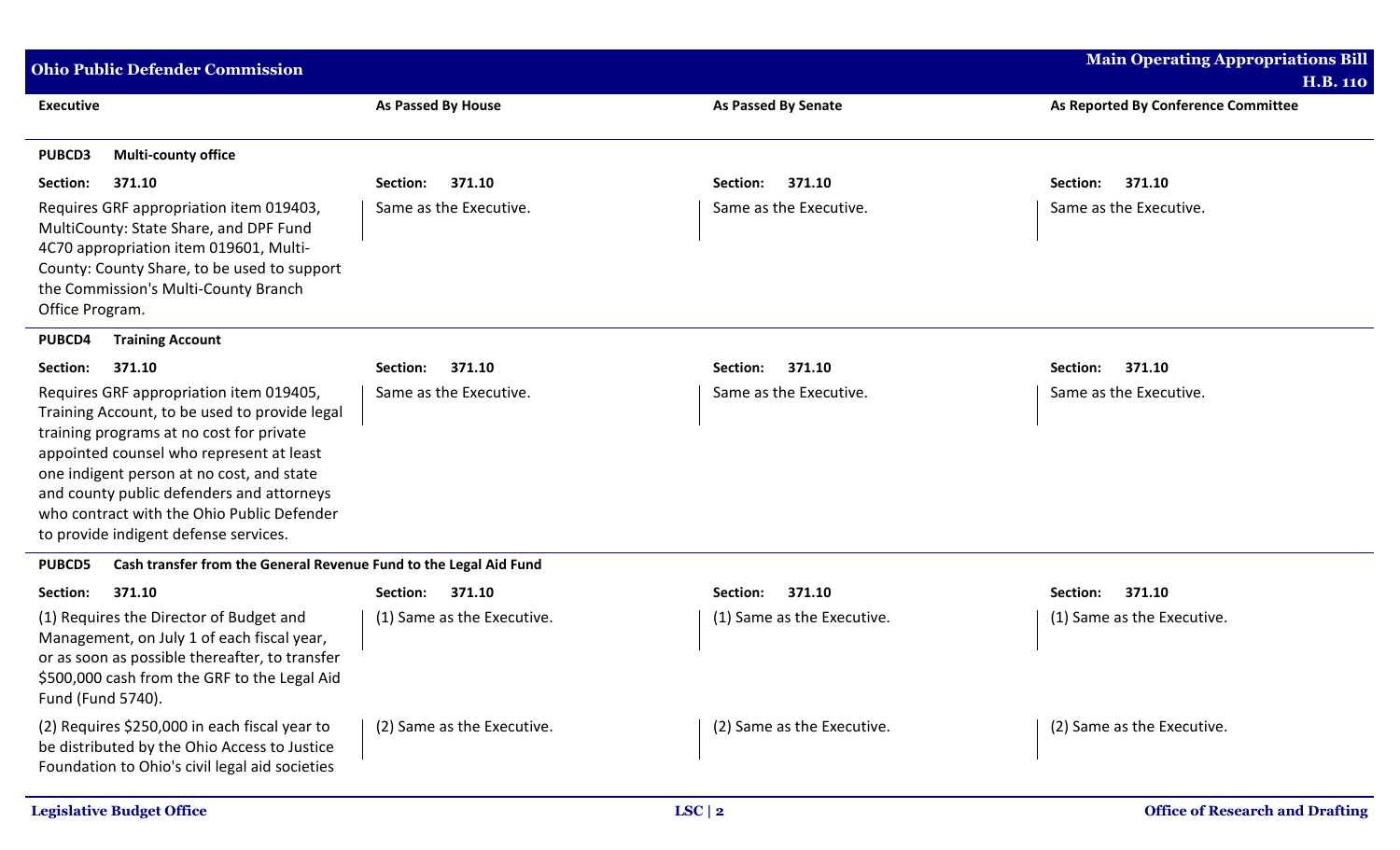| <b>Ohio Public Defender Commission</b>                                                                                                                                                                              |                            |                            | <b>Main Operating Appropriations Bill</b> |
|---------------------------------------------------------------------------------------------------------------------------------------------------------------------------------------------------------------------|----------------------------|----------------------------|-------------------------------------------|
|                                                                                                                                                                                                                     |                            |                            | <b>H.B. 110</b>                           |
| <b>Executive</b>                                                                                                                                                                                                    | <b>As Passed By House</b>  | <b>As Passed By Senate</b> | As Reported By Conference Committee       |
| for the sole purpose of providing legal<br>services for economically disadvantaged<br>individuals and families seeking assistance<br>with legal issues arising as a result of<br>substance abuse disorders.         |                            |                            |                                           |
| (3) Requires \$250,000 in each fiscal year to<br>be distributed by the Ohio Legal Assistance<br>Foundation to Ohio's civil legal aid societies<br>for the sole purpose of providing legal<br>services for veterans. | (3) Same as the Executive. | (3) Same as the Executive. | (3) Same as the Executive.                |
| (4) Prohibits any of the money to be used for<br>administrative costs, including, but not<br>limited to, salaries, benefits, or travel<br>reimbursements.                                                           | (4) Same as the Executive. | (4) Same as the Executive. | (4) Same as the Executive.                |
| <b>Federal Representation</b><br><b>PUBCD6</b>                                                                                                                                                                      |                            |                            |                                           |
| Section:<br>371.10                                                                                                                                                                                                  | 371.10<br>Section:         | 371.10<br>Section:         | 371.10<br>Section:                        |
| Requires FED Fund 3S80 appropriation item<br>019608, Federal Representation, to be used<br>to support representation provided by the<br>Ohio Public Defender in federal court cases.                                | Same as the Executive.     | Same as the Executive.     | Same as the Executive.                    |